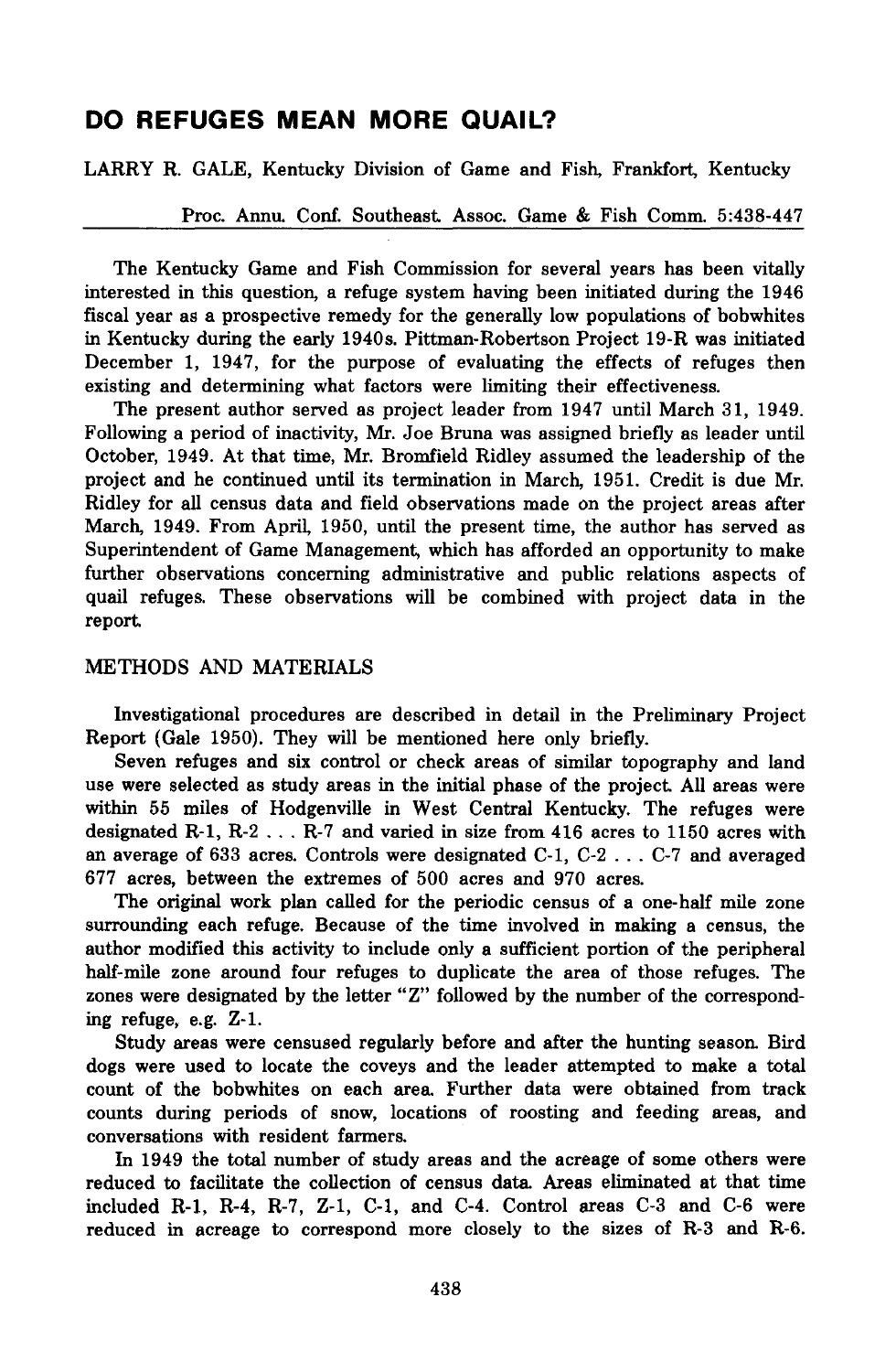Complete half-mile zones around four of the refuges were substituted for the partial zones previously censused.

Descriptions of the study areas are included with the fmal report of Project 19- R (Ridley 1951). All areas consisted of farm lands under a general type of agriculture, with emphasis on livestock, particularly cattle. Much of the land is pastured, usually too closely. Other principal cover types are meadow, woodland, corn, small grain, and old fields grown to brush and weeds.

The general topography of the region is one of rolling hills. Except for a few localized small marshes and potholes, the land is sufficiently well drained to provide suitable quail habitat. Although believed unnecessary by most authorities (Stoddard 1931, Davison 1949) a constant supply of surface water is offered by streams and ponds.

The soils are mainly residual, mostly derived from limestone, but some from shale and sandstone. A small amount of alluvial soil is present along the streams.

In 1947, quail refuges in Kentucky were simply tracts of land which were posted against hunting and patrolled by the county conservation officers. There was no land management for the benefit of quail, although most refuges had been stocked at least once with pen reared bobwhites. At that time refuges were leased under the accompanying contract (Appendix 1). Stocking was suspended on the study areas for the duration of the project to limit the number of factors affecting bobwhite populations. It is evident that the refuges, as then administered, affected only the factor of shooting and harassment by hunters. Under these conditions it is believed that to be effective, a refuge should be situated where overshooting is important as a limiting factor to bobwhite populations.

The basic theory of a refuge is that its excess population will move out and restock the surrounding area (Leopold 1933). This presupposes that the refuge will contain a relatively high population of the desired game, with a surplus in excess of the necessary brood stock. In addition to population pressure within the refuge, other requirements are that the surrounding territory must be readily accessible, contain suitable habitat, and be underpopulated if the system is to function as expected.

The Kentucky quail refuge system, as it existed in 1947, was studied from the standpoint of the previously mentioned basic considerations. The answer to the title question is not entirely definite or final, as the conclusions of the study are necessarily quailified and limited by local conditions and by discontinuity of data during periods of project inactivity. Most of the basic information desired, however, has been obtained, and the results have been applied in a modification of the Kentucky refuge system.

#### RESULTS

## Poaching

Unlawful hunting is a common problem on most refuges. It may be either difficult or simple to control, depending upon local sentiment and the diligence of the enforcement agency. In 1947 most of the study refuges had been hunted to some extent. Poaching rapidly decreased during the course of the project because of the frequent visits of the leader and for all practical purposes it remained at a minimum during the study.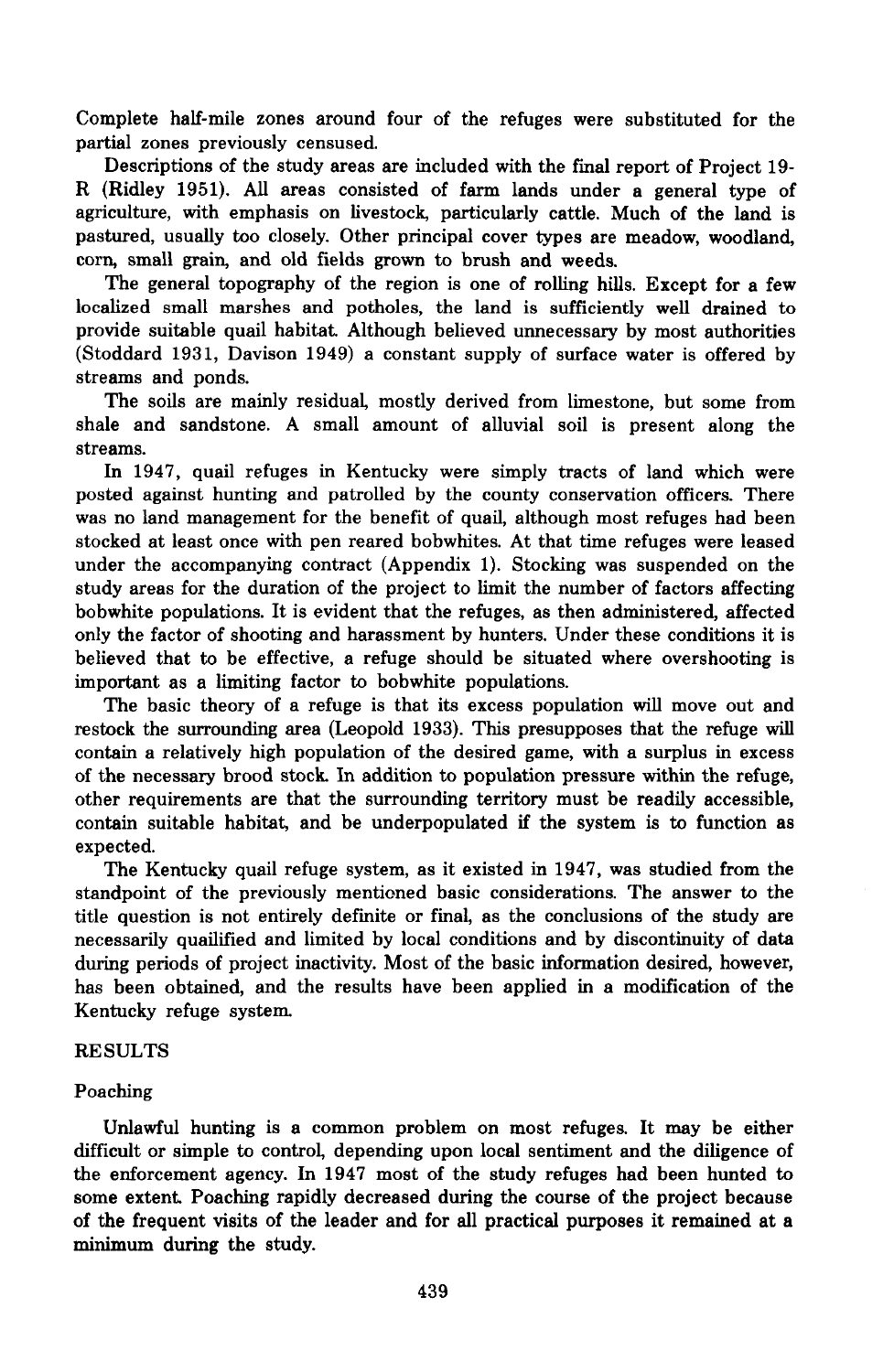Some trespassing results from honest mistakes concerning boundaries when refuge posters are not properly maintained, although such mistakes are infrequent. The usual poacher is a confirmed violater or a "boundary hunter" who cannot resist the urge to explore forbidden territory. These types of poachers can be curbed by proper posting and strict law enforcement.

Another kind of poaching results from alleged oral agreements between landowners and representatives of the Division of Game and Fish. In such cases the farmer usually states that he has been told that he may hunt some species other than quail If such permission is delegated to others it soon will be abused, and this happened on one area. The solution is simply to make all commitments a part of the refuge contract.

#### **Overshooting**

It as been mentioned that the main effect of a refuge is control of shooting. The effectiveness of an unmanaged refuge then depends largely upon the extent to which overshooting is limiting bobwhite populations. Overshooting may be said to occur when the population is so reduced by hunting that it cannot recover to a satisfactory level in the course of a normal breeding season. In this study, a prehunting season population was considered "satisfactory" if it equalled or exceeded that of the previous year, since data for the period before initiation of the project were not available.

Census data for the hunted control areas give the best available information concerning the effect of hunting in reducing bobwhite populations, although losses between the pre-hunting season census and the post-hunting season census include not only those due to hunting but also losses from other causes, such as egress and predation. Table 1 shows the population trends of four hunted areas. C-l and C-4 have been omitted in order to obtain continuity of data

| Dates           | $C-2$ | C-3  | C-5  | $C-6$ | Average |
|-----------------|-------|------|------|-------|---------|
| Postseason 1948 | 2.1   | 4.3  | 2.0  | 2.8   | 2.8     |
| Preseason 1948  | 5.1   | 3.8  | 3.1  | 17.9  | 7.5     |
| Postseason 1949 | 2.0   | 4.0  | 0.0  | 4.2   | 2.6     |
| Postseason 1950 | 2.1   | 4.2  | 0.0  | 3.8   | 2.5     |
| Preseason 1950  | 4.6   | 10.9 | 12.2 | 23.8  | 12.9    |

|  |  |  |  | Table 1. Bobwhite population trends on hunted areas. |  |  |  |  |
|--|--|--|--|------------------------------------------------------|--|--|--|--|
|--|--|--|--|------------------------------------------------------|--|--|--|--|

It is apparent that population levels for these areas are generally low, except on C-6. It is also apparent however, that the recovery of these hunted areas is consistently good, and there is no general downward trend in pre-hunting season populations. There remains a question as to whether overshooting may be responsible for the low population levels, even though the status quo is maintained This is denied by census data from the refuges, as shown in Table 2.

Although the post-hunting season population densities of the refuges average three times as great as those of the controls, the average yearly increment of the refuges is much lower, percentage-wise, than the average increment of the controls.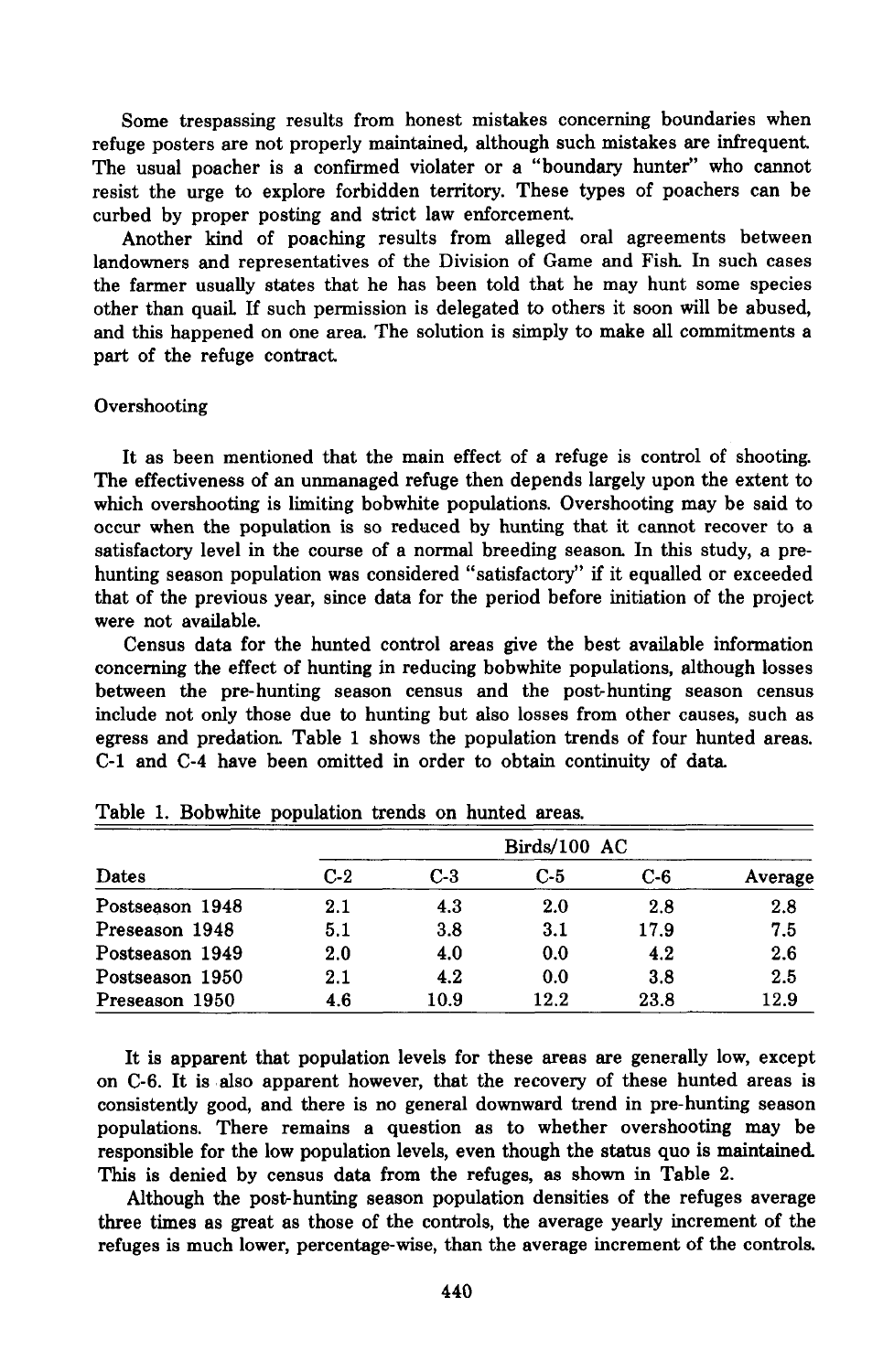| Dates           | Birds/100 AC |       |       |       |         |  |  |
|-----------------|--------------|-------|-------|-------|---------|--|--|
|                 | $R-2$        | $R-3$ | $R-5$ | $R-6$ | Average |  |  |
| Postseason 1948 | 6.2          | 9.7   | 8.9   | 9.6   | 8.6     |  |  |
| Preseason 1948  | 3.1          | 14.4  | 7.9   | 13.9  | 9.8     |  |  |
| Postseason 1949 | 2.0          | 9.0   | 9.6   | 10.6  | 7.8     |  |  |
| Preseason 1949  |              |       |       |       |         |  |  |
| Postseason 1950 | 6.5          | 9.9   | 9.8   | 4.3   | 7.6     |  |  |
| Preseason 1950  | 6.0          | 18.8  | 13.6  | 11.5  | 12.5    |  |  |

Table 2. Bobwhite population trends on Refuges.

The average preseason density of the refuges was higher in 1948 but that of the controls was higher in 1950. Unfortunately, no census was made in 1949. The great variation between the preseason population densities of different areas in the same year  $(C-2$  and  $C-6$ ,  $R-2$  and  $R-3$ ) and on the same area in different years  $(C-2)$ 5, R-2, R-5) shows that some factor other than shooting is seriously affecting bobwhite populations. This factor is the quality of the habitat, which depends largely upon the land use in practice.

Such overshooting as may occur must be on land which is marginal for bobwhite production. C-2 is the best example. Although hunting pressure is tremendous on C-6, the habitat conditions are such that it produced and/or attracted large numbers of bobwhite each year. The pre-hunting season population of C-6 was consistently higher than that of any other study area, including the refuges. It is concluded that overshooting occurs only in marginal or submarginal habitat

#### Population Pressures

It has been stated that in order to function properly a refuge must have a surplus, creating population pressures. Table 2 does not reveal any refuge as having a significant surplus, possibly excepting R-3. Even R-3, however, has a population density considerably less than that of C-6, a hunting area The population of R-2 and R-5 actually decreased during the 1948 breeding season. The losses were attributed to an increase in grazing intensity and a prolonged drought which reduced the quality of vegetative cover from marginal to submarginal early in the FalL

It is clear that the establishment of a refuge does not guarantee that the land will support a high population of quail or even that there will be an increase. Habitat is a more important limiting factor than hunting in West Central Kentucky.

Considering the apparent equilibrium between the yearly increment and seasonal losses on the study refuges there could not be significant population pressures within most of them. Even if the maximum ,possible surplus were utilized by hunters it could not affect the county-wide quail population to any great extent

#### Effects on Surrounding Territory

Although it has been shown that the study refuges produced a very small numerical surplus of bobwhites for hunting, it might be contended that the surplus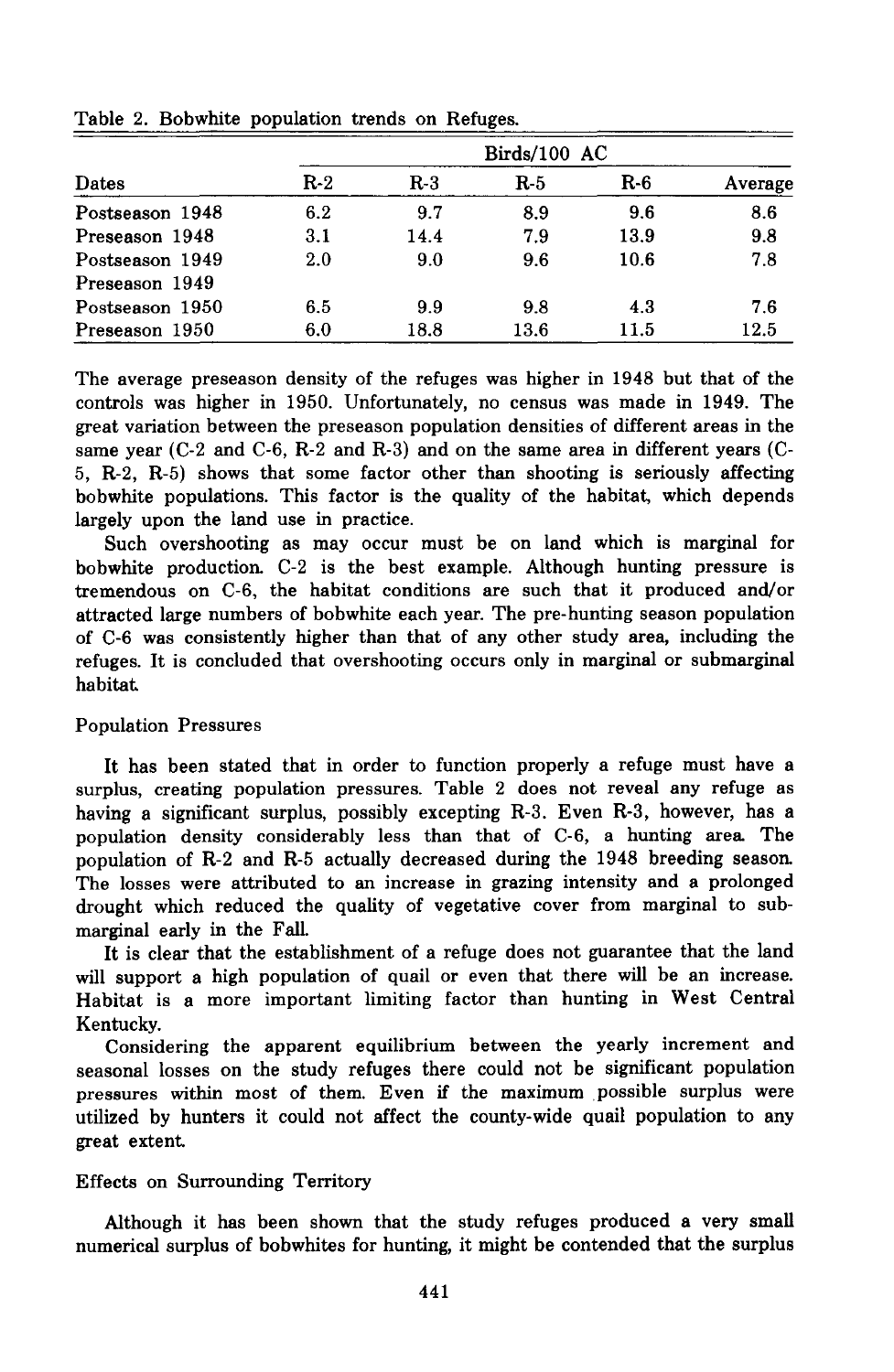moved off the refuges during the breeding season. No census is made after the coveys break up and the extent of movement is difficult to demonstrate, although there certainly is some egress from those refuges which are good wintering areas but poor nesting territory. The populations of the peripheral zones normally should be quite high, if the refuges are keeping them supplied with brood stock. Census data from the zones are presented in Table 3.

| Dates                        | Birds/100 AC |       |     |     |         |  |
|------------------------------|--------------|-------|-----|-----|---------|--|
|                              | Z-2          | $Z-3$ | Z-5 | Z-6 | Average |  |
| Preseason 1948               |              | 8.0   | 9.0 | 9.5 | 8.8     |  |
| Postseason 1949              |              | 7.1   | 2.4 | 6.0 | 5.2     |  |
| Postseason 1950 <sup>a</sup> | 0.6          | 2.8   | 1.0 | 1.8 | 1.5     |  |
| Preseason 1950 <sup>a</sup>  | 3.5          | 9.7   | 3.7 | 5.4 | 5.6     |  |

Table 3. Bobwhite population on peripheral zones.

a Acreage increased to include entire periphera.

The increases in acreage of the zones has been discussed under Changes in Methods and Materials. Except on Z-3, the addition of territory brought about a decrease in population densities. This would be expected, since the original partial zones were selected as that portion of the periphera containing the best bobwhite habitat. In most cases, the additional zonal area included large blocks of unproductive habitat types such as heavily wooded areas or intensively grazed pastures.

A comparison of Tables 1 and 3 reveals that, on the average, the bobwhite population densities were greater on the refuges zones than on the control areas during the preseason census of 1948 and the postseason census of 1949. During the postseason and preseason censuses of 1950 the situation was reversed, with the controls having a higher average population level Although the zone census data are incomplete, it is evident that if the zones are being populated by surplus brood stock from the refuges, the stocking is not resulting in quail populations significantly higher than those on hunted areas more distant from the refuges. It must be concluded that either the control areas are not overshot; or the refuges are not having a particularly beneficial effect on the surrounding zones.

One effect on quail in the peripheral zone is that under hunting pressure they may immigrate to the refuge and be saved from further harassment. This effect was observed when two coveys under hunting pressure moved from Z-5 to R-5 during the 1948 - 49 hunting season. These coveys remained on the refuge until after the hunting season. The author and Ridley (1949) both observed similar occurrences among marginal coveys which normally ranged across refuge boundaries.

## Other Considerations

In addition to the potential effects of refuges on bobwhite populations there are certain other aspects to be considered One is public relations. Most Kentucky sportsmen believe that quail refuges are beneficial, and many clubs have "adopted" one or more refuges as club projects. The development of a refuge is a good activity for both junior and senior sportsmen and demonstrates to them, in a way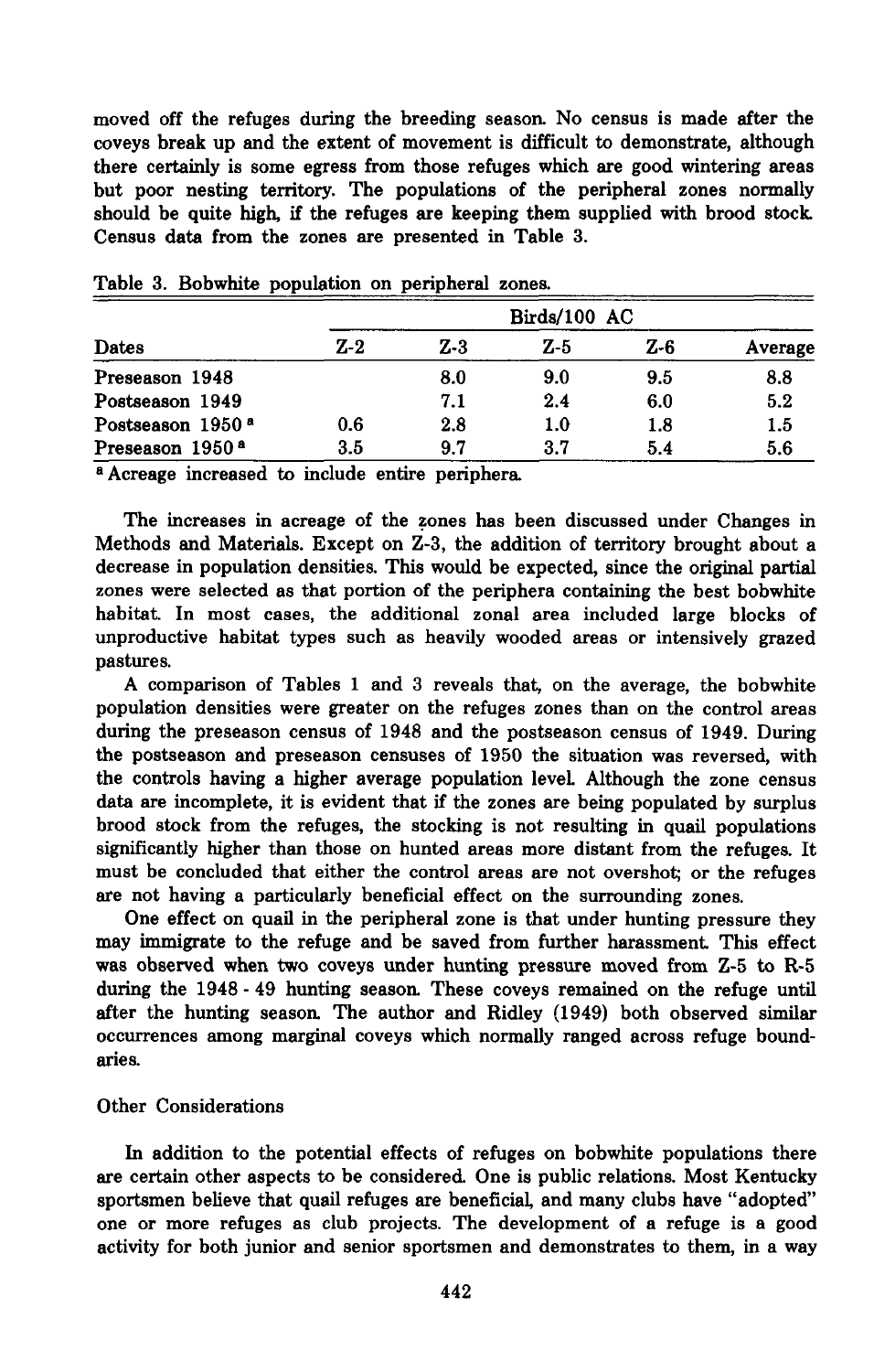that words never can, the techniques involved in successful game production. A cooperative refuge development project also helps establish better relationships among sportsmen, farmers, and the Division of Game and Fish.

Another potential value of a refuge is its use as a demonstration area. A State posted area is certain to be noticed and it offers an opportunity to show the benefits of a game management program.

Both of these advantages are somewhat offset by the inherent reduction of potential hunting territory. Privately posted land is one of the foremost problems in many states, including Kentucky (Gale 1950). It should be explained to all concerned that the management and cooperation demonstrated on a refuge can and should be extended to hunting territory.

## SUMMARY

A three-year study of the Kentucky quail refuge system, as it existed from 1947 to 1950, resulted in the following conclusions:

- 1. Poaching occurs on most refuges to some extent, although it was not an important factor on the study areas during the course of this investigation.
- 2. Overshooting of bobwhite quail occurs only in marginal or submarginal habitat, where heavy cover is deficient The quality of the habitat is much more important in limiting bobwhite quail populations than is hunting pressure.
- 3. Unmanaged refuges in West Central Kentucky seldom have a surplus of quail large enough to create significant population pressures.
- 4. The territory immediately adjacent to an unmanaged refuge usually will have about the same density of quail as an area of similar habitat conditions more distant from the refuge.
- 5. Refuges occasionally preserve coveys which under hunting pressure immigrate from the adjacent zone to a refuge.
- 6. Refuges have certain public relations values, particularly as sportsmen's club projects and as game management demonstration areas. These values are partially offset by the reduction in huntable territory.

## RECOMMENDATIONS

During the latter phase of Project 19-R and since its termination, the author has had the opportunity, seldom afforded a research biologist, to apply the results of the research. The Director and the Game and Fish Commission have been most cooperative in accepting recommendations concerning changes in the refuge system.

First, a game technician was hired to assist in administration of the refuge system. No area is leased as a refuge until it has been approved as suitable quail habitat by a technician. This prevents waste of effort and funds.

All commitments are a part of the written contract The landowner agrees in writing to follow a game management program, including the planting of food and cover recommended by the Game Management Section. Refuges will be managed to obtain the maximum production of quail consistent with good land use.

Refuges are established only where most of the surrounding territory is not posted against hunting.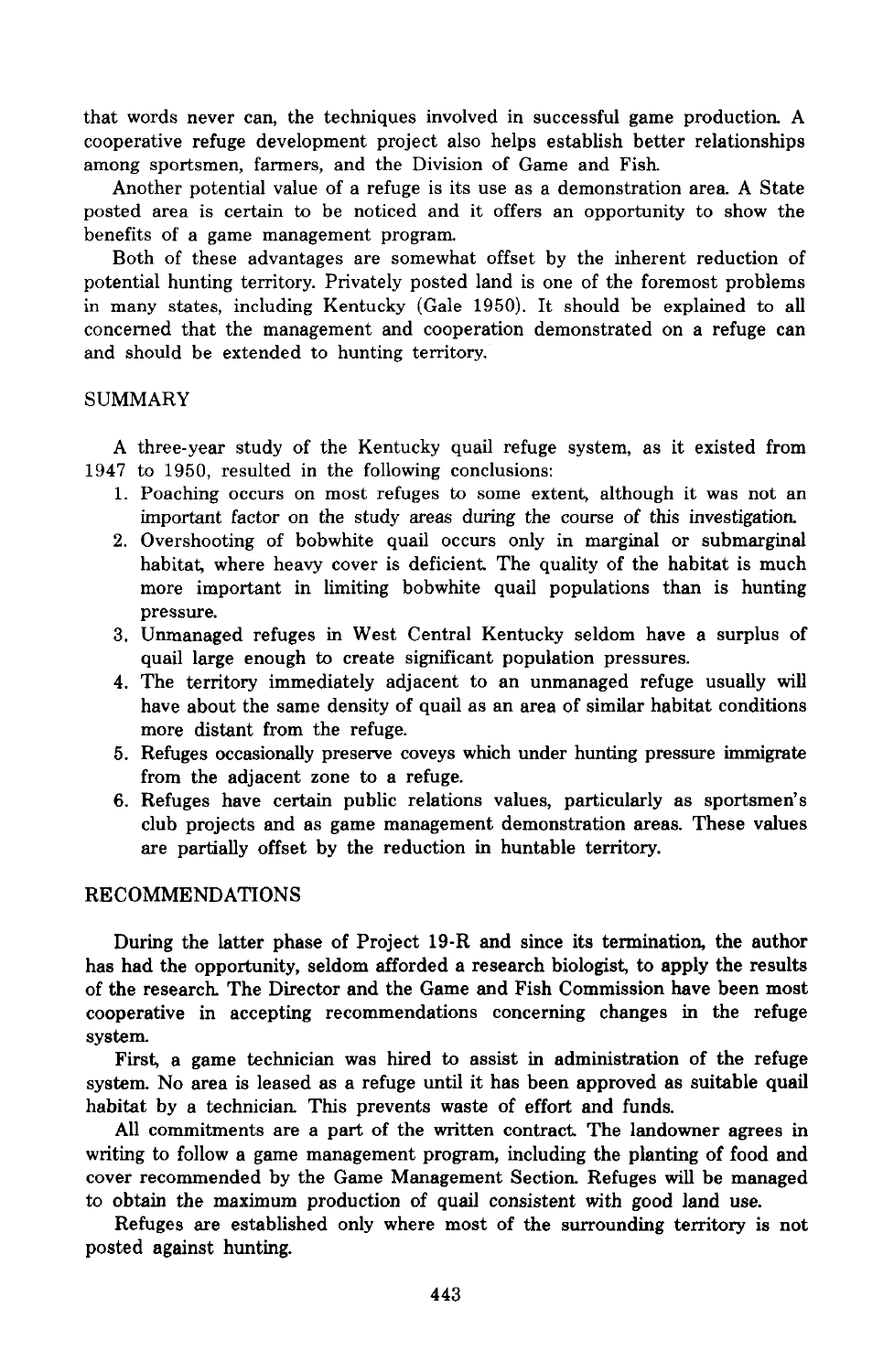Sportsmen and Junior Conservation Club members are encouraged to assist the farmers in refuge development.

A new contract has been drawn up (Appendix 2) which contains specific reasons for which the State can terminate a refuge prior to the date of expiration of the contract. Under the old contract there was no such provision. The new contract is for only five years instead of ten. If results are not apparent in five years, the contract will be terminated permanently.

The general quality of refuges has improved tremendously in the past two years and development has been done on many of them The goal for the 1952 planting season is at least one plot of Lespedeza bicolor on each refuge.

Facts determined by Project 19-R have been of great benefit in the conversion of the Kentucky quail refuge system from a number of mere posted tracts to a series of game management demonstration areas.

LITERATURE CITED

- Davison, Verne E. 1949. Bobwhites on the rise. Charles Scribner's Sons, New York, 150 pp.
- Gale, Larry R. 1950. Effects of quail refuges in Kentucky. Pittman-Robertson Project 19-R, Preliminary Report, Division of Game and Fish, Frankfort, Kentucky.
- Gale, Larry R. 1950. Handwriting on the fences! Kentucky Happy Hunting Ground, March, 1950, Division of Game and Fish, Frankfort, Kentucky.
- Leopold, Aldo, 1933. Game management Charles Scribner's Sons, New York, 481 pp.
- Ridley, Bromfield. 1949. Evaluation of the effects of quail refuges as a quail restoration technique. Pittman-Robertson Project 19-R, Quarterly Progress Report, December 31, 1949, Division of Game and Fish, Frankfort, Kentucky.
- Ridley, Bromfield. 1951. Effects of unmanaged quail refuges as a restoration technique. Pittman-Robertson Project 19-R, Final Report, Unpublished, Division of Game and Fish, Frankfort, Kentucky.
- Stoddard, Herbert L. 1931. The bobwhite quail. Charles Scribner's Sons, New York, 559 pp.

APPENDICES

Appendix 1. Refuge lease contract.

Refuge Lease Contract

1946

COMMONWEALTH OF KENTUCKY DIVISION OF GAME AND FISH FRANKFORT, KENTUCKY

This agreement is entered into this  $\frac{1}{\sqrt{1-\frac{1}{n}}}$  day of  $\frac{1}{\sqrt{1-\frac{1}{n}}}$  of 194\_\_ by and between \_\_\_\_\_\_\_\_\_\_\_\_\_\_\_ and

of hereinafter referred to as party or parties of the first part, and the Division of Game and Fish of Frankfort, Kentucky through its Director, hereinafter referred to as party of the second part.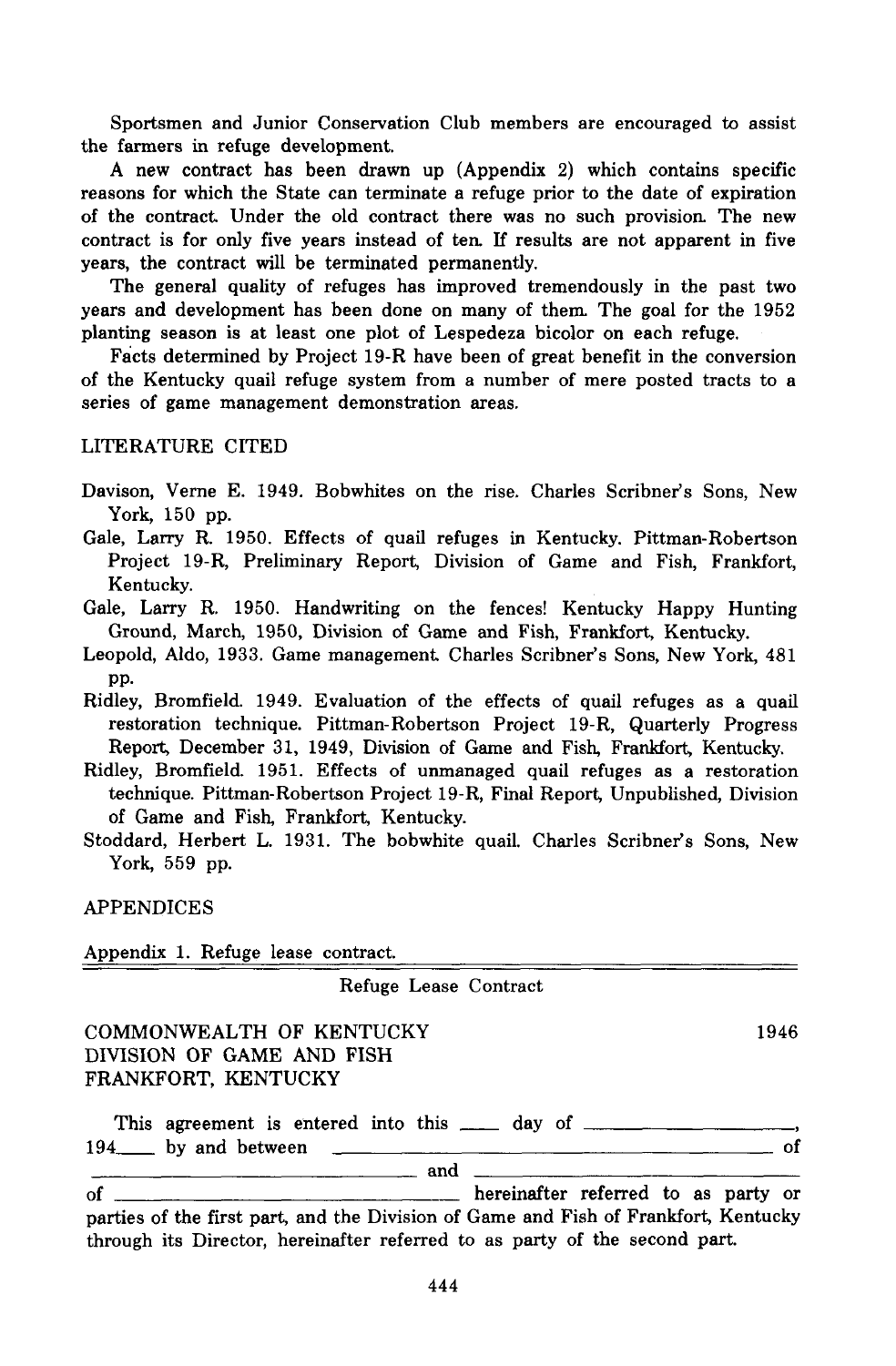#### Appendix 1. Continued

WITNESSETH: That the party or parties for the first part, for and in consideration of valuable services rendered by party of the second part and in accordance to 150.240 Kentucky Revised Statues, an act to contract fot Game Refuge in this State, the said party or parties of the first part assign to the Division of Game and Fish certain lands described as follows:

to be used by the said Division as a Game Refuge for a period of 10 years, during which time no wild birds or wild animals, except excessive populations of predatory birds or animals, as may be determined by party of the second part, are to be disburbed, molested, or killed thereon by any persons, including party or parties of the first part, their heirs or resident lessees. It is further understood that all hunting with fire arms or pursuing with dogs any wild birds or wild animals on the above described lands is prohibited.

The party of the second part has the right and privilege at any and all times during the term of this lease to enter said tract of land for the purpose of protecting, re-stocking, caring for, inspecting, carrying on research or study, or in any way caring for any and all wild game, birds, fowls, or animals, which are now on said tract of land or which shall populate said land during the term of this lease either by re-stocking, migrating or increase by resident seed stock and the party or parties of the first part shall in no wise interfere with the right of the party of the second part to enter by any duly appointed agent, conservation officer or representative of the Division of Game and Fish.

The party of the second part agrees to post said lands against hunting or chasing with  $12 \times 24$  signs placed not less than twelve to each and every mile. The party of the second part shall not be responsible in any way for any damage done to any crops belonging to party or parties of the first part, by wild birds or wild animals on said tract of land.

The party or parties of the first part shall not at any time shoot, hunt, trap, chase Qr in any way hinder or molest wild birds or animals or give permission to shoot, hunt, trap, chase or in any way hinder or molest wild birds or animals on said tract of land.

Party or parties of the first part shall retain all other rights pertaining to the above described said tract of land, such as farming, grazing, timber harvest or any other operations necessary to uses which said tract might be put

Party of the second part agrees to cancel this lease contract whenever its existence might interfere with the sale of said tract by party or parties of the first part to a prospective buyer not willing to assume the obligations of this contract

The purpose of this lease is to establish a refuge or haven for wild life, where wild birds and animals may be unmolested at all times and remain undisturbed by trespassers or hunters. Any other contemplated improvements may become a part of this contract upon agreement and can be attached as a part of this contract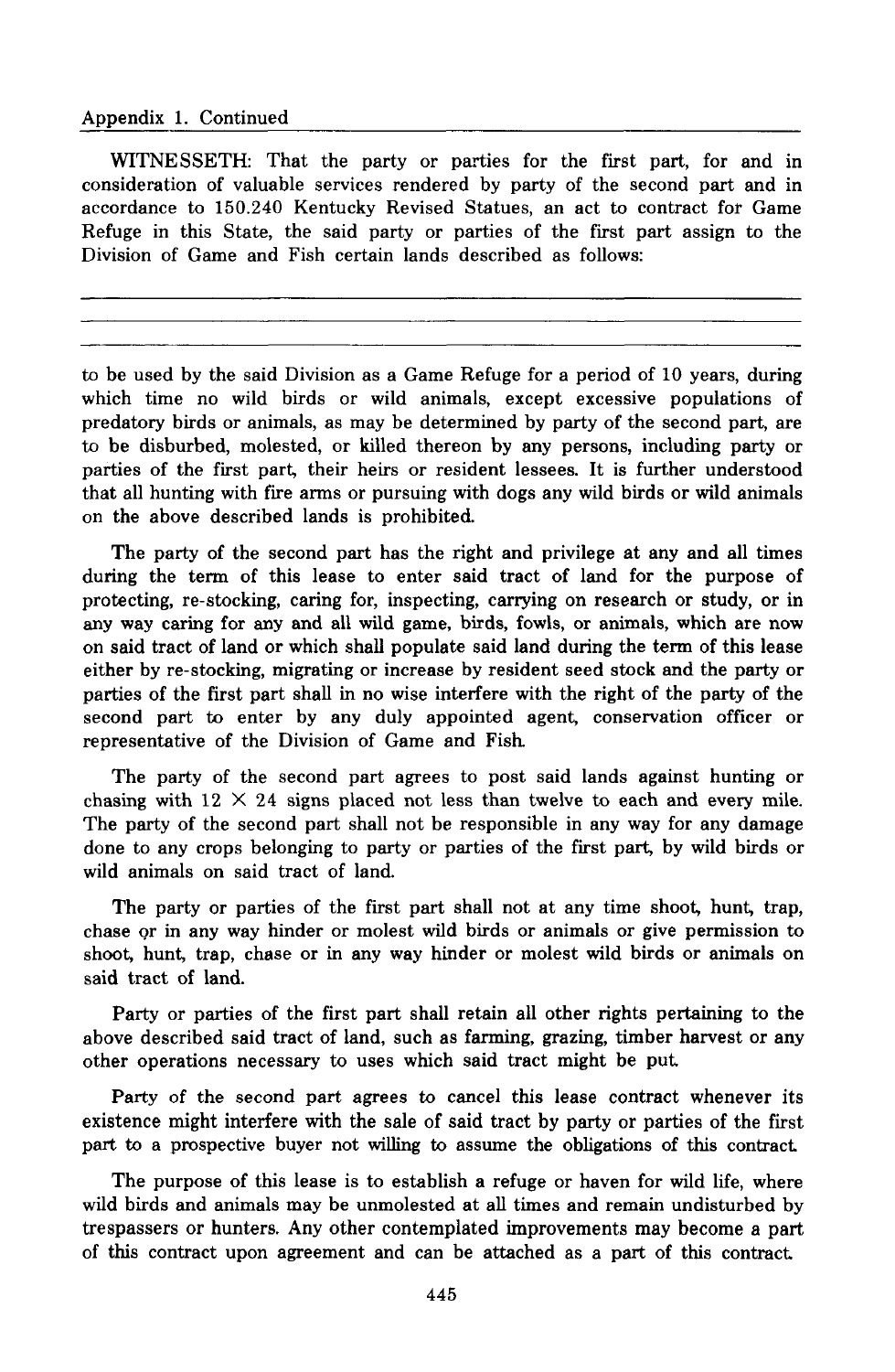| Appendix 1. Continued       |                                         |
|-----------------------------|-----------------------------------------|
| $194$ $\qquad$<br>Witnesses |                                         |
|                             | Division of Game & Fish, Frankfort, Ky. |

## Appendix 2. Refuge lease contract.

### Refuge Lease Contract

# COMMONWEALTH OF KENTUCKY DIVISION OF GAME AND FISH FRANKFORT, KENTUCKY

Revised 8/1/51

| This agreement is entered into this the <u>each</u> day of <u>each</u><br>$195$ , by and between |  |                                  |  | оf |
|--------------------------------------------------------------------------------------------------|--|----------------------------------|--|----|
|                                                                                                  |  | hereinafter referred to as party |  |    |

(Post Office) (County)

of the first part, and the Division of Game and Fish of Frankfort, Kentucky, through its Director, hereinafter referred to as party of the second part.

WITNESSETH: That the party of the first part, for and in consideration of valuable services rendered by party of the second part and in accordance with 150.240 Kentucky Revised Statues, an act to contract for Game Refuges in the State, assigns to the Division of Game and Fish certain lands described as follows:<br>acres, more or less, located in

| County $\_\_$ | miles |  |  |
|---------------|-------|--|--|
| Bounded by    |       |  |  |
|               |       |  |  |

to be used by the said Division as a Game Refuge for a period of 5 (Five) years, with option to renew for an additional five years if such renewal is deemed advantageous to the Division of Game and Fish. During this time no wild birds or wild animals, except excessive populations of predatory birds or animals, as may be determined by party of the second part, are to be disturbed, molested, or killed thereon by any persons, including party of the fIrst part, their heirs, and resident lessees. The hunting with firearms or pursuing with dogs of any wild birds or wild animals on the above described lands is prohibited

The party of the second part has the right and privilege at any and all times during the term of this lease to enter said tract of land for the purpose of protecting, restocking, inspecting, carrying on research or study, or in any way caring for the wild game, birds or animals, which are now on said tract of land or which shall populate said land during the term of this lease either by restocking, migrating, or increase from resident seed stock, and the party of the first part shall in no wise interfere with the right of the party of the second part to enter by any duly appointed agent, conservation officer, or representative of the Division of Game and Fish.